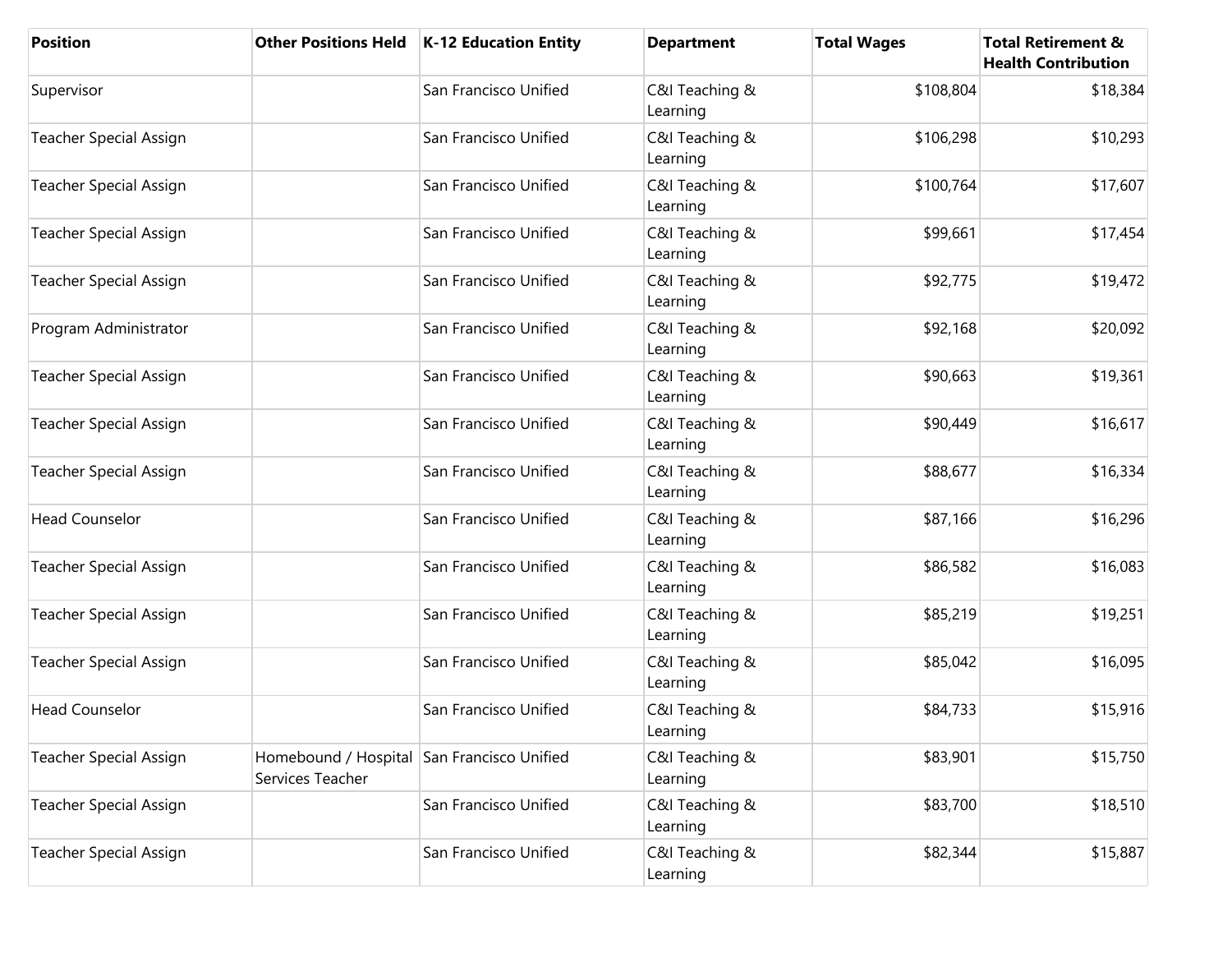| <b>Teacher Special Assign</b> |                                      | San Francisco Unified | C&I Teaching &<br>Learning | \$81,557 | \$15,587 |
|-------------------------------|--------------------------------------|-----------------------|----------------------------|----------|----------|
| <b>Teacher Special Assign</b> | <b>Educational Policy</b><br>Analyst | San Francisco Unified | C&I Teaching &<br>Learning | \$80,753 | \$13,149 |
| <b>Teacher Special Assign</b> |                                      | San Francisco Unified | C&I Teaching &<br>Learning | \$79,230 | \$18,052 |
| <b>Teacher Special Assign</b> |                                      | San Francisco Unified | C&I Teaching &<br>Learning | \$77,741 | \$18,498 |
| <b>Teacher Special Assign</b> |                                      | San Francisco Unified | C&I Teaching &<br>Learning | \$77,609 | \$15,232 |
| <b>Teacher Special Assign</b> |                                      | San Francisco Unified | C&I Teaching &<br>Learning | \$74,894 | \$14,961 |
| <b>Teacher Special Assign</b> | <b>Summer Session</b><br>Teacher     | San Francisco Unified | C&I Teaching &<br>Learning | \$74,234 | \$14,369 |
| <b>Teacher Special Assign</b> |                                      | San Francisco Unified | C&I Teaching &<br>Learning | \$72,165 | \$14,689 |
| <b>Teacher Special Assign</b> |                                      | San Francisco Unified | C&I Teaching &<br>Learning | \$68,384 | \$7,666  |
| <b>Teacher Special Assign</b> |                                      | San Francisco Unified | C&I Teaching &<br>Learning | \$67,645 | \$14,295 |
| <b>Teacher Special Assign</b> | <b>Summer Session</b><br>Teacher     | San Francisco Unified | C&I Teaching &<br>Learning | \$64,544 | \$16,673 |
| Is Trainer Journey            |                                      | San Francisco Unified | C&I Teaching &<br>Learning | \$62,928 | \$14,199 |
| <b>Teacher Special Assign</b> |                                      | San Francisco Unified | C&I Teaching &<br>Learning | \$62,330 | \$5,943  |
| Para On Special Assignment    | <b>Site Nutrition</b><br>Coordinator | San Francisco Unified | C&I Teaching &<br>Learning | \$59,160 | \$7,384  |
| <b>Teacher Special Assign</b> |                                      | San Francisco Unified | C&I Teaching &<br>Learning | \$58,678 | \$6,589  |
| <b>Teacher Special Assign</b> |                                      | San Francisco Unified | C&I Teaching &<br>Learning | \$58,205 | \$16,441 |
| Senior Clerk Typist           |                                      | San Francisco Unified | C&I Teaching &<br>Learning | \$56,507 | \$27,532 |
| <b>Teacher Special Assign</b> |                                      | San Francisco Unified | C&I Teaching &<br>Learning | \$47,948 | \$10,369 |